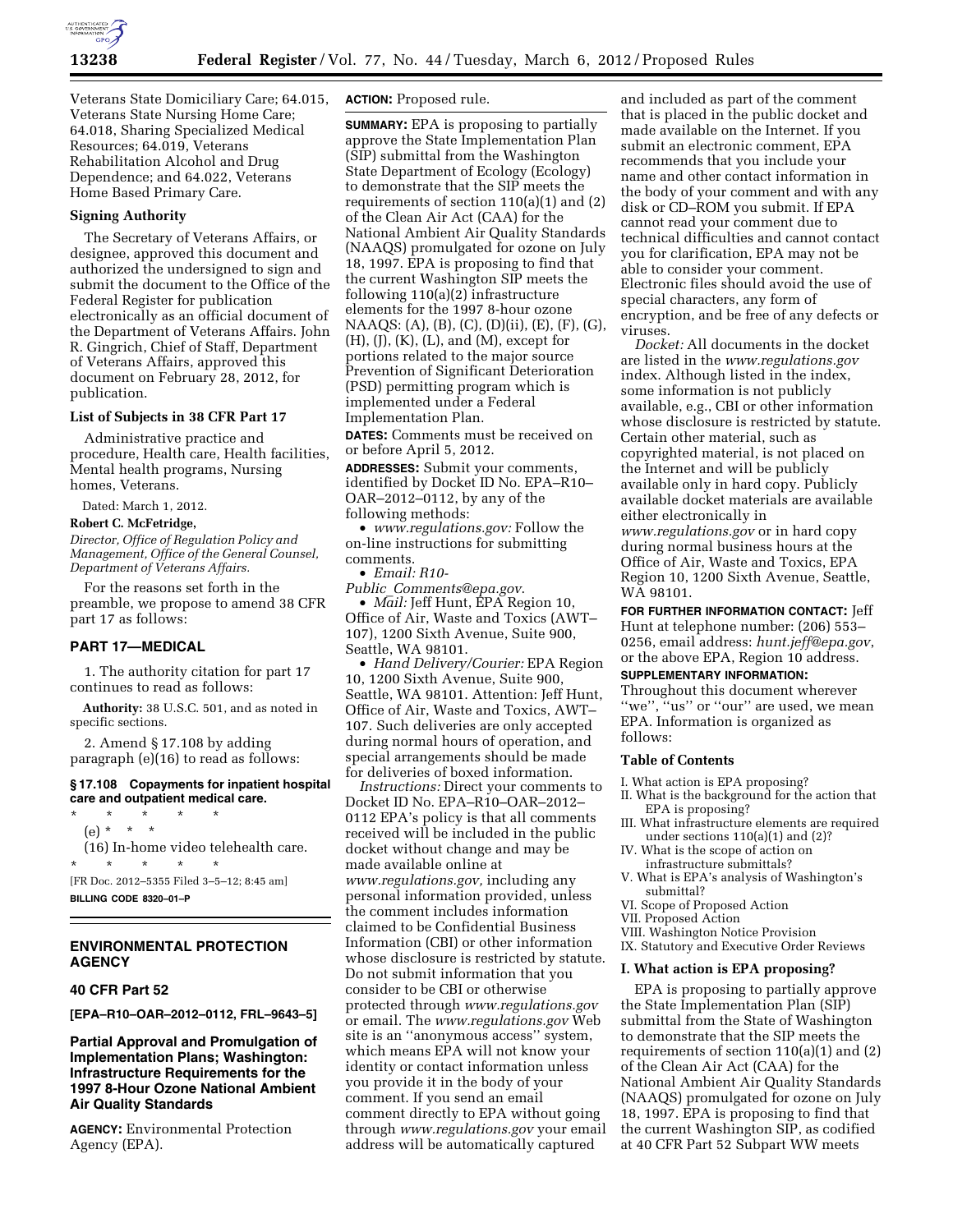the following 110(a)(2) infrastructure elements for the 1997 8-hour ozone NAAQS: (A), (B), (C), (D)(ii), (E), (F), (G), (H), (J), (K), (L), and (M), except for those infrastructure requirements which relate to regulations for preventing significant deterioration (PSD) of air quality, as explained in this Notice. PSD permits are implemented in Washington under a Federal Implementation Plan as specified at 40 CFR 52.2497.

Section 110(a)(1) of the CAA requires that each state, after a new or revised NAAQS is promulgated, review their SIPs to ensure that they meet the requirements of the ''infrastructure'' elements of section 110(a)(2). The State of Washington submitted a certification to EPA dated January 24, 2012, certifying that Washington's SIP meets the infrastructure obligations for the 1997 8-hour ozone NAAQS. The certification included an analysis of Washington's SIP as it relates to each section of the infrastructure requirements with regard to the 1997 8 hour ozone NAAQS. This action does not address the requirements of 110(a)(2)(D)(i) for the 1997 8-hour ozone NAAQS which were previously addressed and approved by EPA on January 13, 2009 (74 FR 1501).

# **II. What is the background for the action that EPA is proposing?**

On July 18, 1997, EPA promulgated a new NAAQS for ozone. EPA revised the ozone NAAQS to provide an 8-hour averaging period which replaced the previous 1-hour averaging period, and the level of the NAAQS was changed from 0.12 parts per million (ppm) to 0.08 ppm (62 FR 38856).

The CAA requires SIPs meeting the requirements of sections 110(a)(1) and (2) be submitted by states within 3 years after promulgation of a new or revised standard. Sections 110(a)(1) and (2) require states to address basic SIP requirements, including emissions inventories, monitoring, and modeling to assure attainment and maintenance of the standards, so-called ''infrastructure'' requirements. States were required to submit such SIPs for the 1997 8-hour ozone NAAQS to EPA no later than June 2000. However, intervening litigation over the 1997 8-hour ozone standard created uncertainty about how to proceed, and many states did not provide the required infrastructure SIP submissions for the newly promulgated standard.

To help states meet this statutory requirement for the 1997 8-hour ozone NAAQS, EPA issued guidance to address infrastructure SIP elements

under section  $110(a)(1)$  and  $(2).<sup>1</sup>$  The 2007 Guidance provides that, to the extent an existing SIP already meets the section 110(a)(2) requirements, states need only to certify that fact via a letter to EPA. Section 110(a) imposes the obligation upon states to make a SIP submission to EPA for a new or revised NAAQS, but the contents of that submission may vary depending upon the facts and circumstances. In particular, the data and analytical tools available at the time the state develops and submits the SIP for a new or revised NAAQS affects the content of the submission. The contents of such SIP submissions may also vary depending upon what provisions the state's federally approved SIP already contains. In the case of the 1997 8-hour ozone NAAQS, states typically have met the basic program elements required in section 110(a)(2) through earlier SIP submissions in connection with previous ozone standards.

# **III. What infrastructure elements are required under sections 110(a)(1) and (2)?**

Section 110(a)(1) provides the procedural and timing requirements for SIP submissions after a new or revised NAAQS is promulgated. Section 110(a)(2) lists specific elements that states must meet for ''infrastructure'' SIP requirements related to a newly established or revised NAAQS. These requirements include SIP infrastructure elements such as modeling, monitoring, and emissions inventories that are designed to assure attainment and maintenance of the NAAQS. The requirements, with their corresponding CAA subsection, are listed below:

• 110(a)(2)(A): Emission limits and other control measures.

• 110(a)(2)(B): Ambient air quality monitoring/data system.

•  $110(a)(2)(C)$ : Program for enforcement of control measures.

• 110(a)(2)(D): Interstate transport.

• 110(a)(2)(E): Adequate resources.

• 110(a)(2)(F): Stationary source monitoring system.

- $110(a)(2)(G)$ : Emergency power.
- 110(a)(2)(H): Future SIP revisions.

• 110(a)(2)(I): Areas designated nonattainment and meet the applicable requirements of part D. • 110(a)(2)(J): Consultation with

government officials; public

notification; and Prevention of Significant Deterioration (PSD) and visibility protection.

• 110(a)(2)(K): Air quality modeling/ data.

• 110(a)(2)(L): Permitting fees.

• 110(a)(2)(M): Consultation/ participation by affected local entities.

EPA's 2007 Guidance clarified that two elements identified in section 110(a)(2) are not governed by the 3 year submission deadline of section 110(a)(1) because SIPs incorporating necessary local nonattainment area controls are not due within 3 years after promulgation of a new or revised NAAQS, but rather due at the time the nonattainment area plan requirements are due pursuant to CAA section 172. These requirements are: (i) Submissions required by section  $110(a)(2)(C)$  to the extent that subsection refers to a permit program as required in part D Title I of the CAA, and (ii) submissions required by section 110(a)(2)(I) which pertain to the nonattainment planning requirements of part D, Title I of the CAA. As a result, this action does not address infrastructure elements related to section  $110(a)(2)(C)$  with respect to nonattainment new source review (NSR) or 110(a)(2)(I). This action also does not address the requirements of  $110(a)(2)(D)(i)$  for the 1997 8-hour ozone NAAQS which EPA previously found to be adequate on January 13, 2009 (74 FR 1501). Furthermore, EPA interprets the section  $110(a)(2)(1)$  provision on visibility as not being triggered by a new NAAQS because the visibility requirements in part C are not changed by a new NAAQS.

EPA is proposing to disapprove Washington's SIP for those infrastructure elements discussed herein which relate to the major source PSD regulation. Washington's SIP does not currently include EPA-approved provisions for PSD regulation. Instead PSD regulations are implemented by means of a FIP in Washington which incorporates the requirements of 40 CFR 52.21. *See* 40 CFR 52.2497. To the extent that Washington's SIP does not include federally-approvable or approved PSD regulations, Washington's SIP must be disapproved for those infrastructure elements which relate to PSD regulation. However, because these major source PSD regulations are implemented in the state by means of the FIP, neither Washington nor EPA have additional SIP or FIP obligations arising out of this proposed disapproval.

<sup>1</sup>William T. Harnett, Director, Air Quality Policy Division, Office of Air Quality Planning and Standards. ''Guidance on SIP Elements Required Under Sections 110(a)(1) and (2) for the 1997 8-hour Ozone and PM2.5 National Ambient Air Quality Standards.'' Memorandum to EPA Air Division Directors, Regions I–X, October 2, 2007 (The ''2007 Guidance'').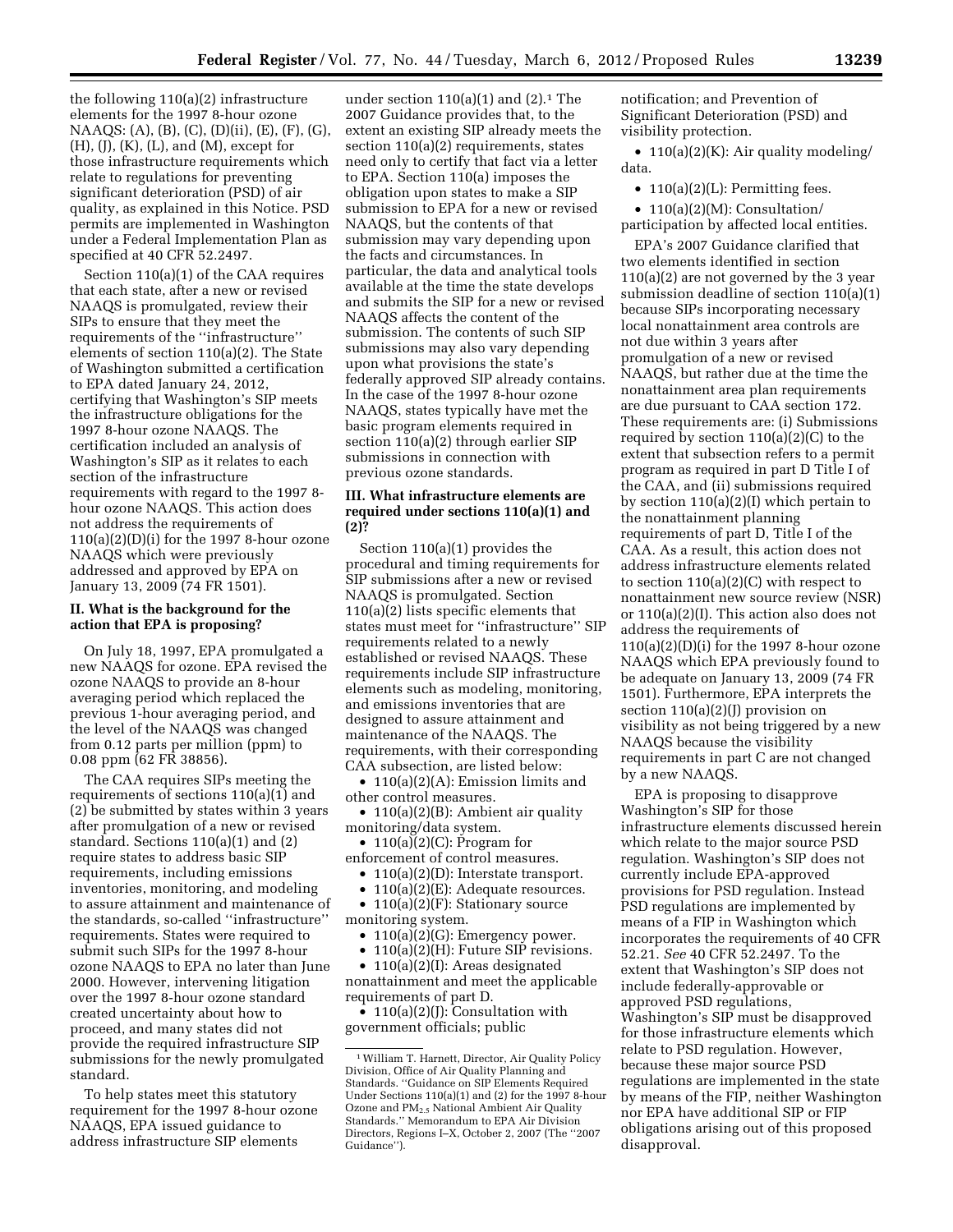# **IV. What is the scope of action on infrastructure submittals?**

EPA is currently acting upon SIPs that address the infrastructure requirements of CAA section 110(a)(1) and (2) for ozone and  $PM<sub>2.5</sub> NAAGS$  for various states across the country. Commenters on EPA's recent proposals for some states raised concerns about EPA statements that it was not addressing certain substantive issues in the context of acting on those infrastructure SIP submissions.2 The commenters specifically raised concerns involving provisions in existing SIPs and with EPA's statements in other proposals that it would address two issues separately and not as part of actions on the infrastructure SIP submissions: (i) Existing provisions related to excess emissions during periods of start-up, shutdown, or malfunction at sources, that may be contrary to the CAA and EPA's policies addressing such excess emissions ("SSM"); and (ii) existing provisions related to ''director's variance'' or ''director's discretion'' that purport to permit revisions to SIP approved emissions limits with limited public process or without requiring further approval by EPA, that may be contrary to the CAA (''director's discretion''). EPA notes that there are two other substantive issues for which EPA likewise stated in other proposals that it would address the issues separately: (i) Existing provisions for minor source new source review programs that may be inconsistent with the requirements of the CAA and EPA's regulations that pertain to such programs (''minor source NSR''); and (ii) existing provisions for PSD programs that may be inconsistent with current requirements of EPA's ''Final NSR Improvement Rule,'' 67 FR 80,186 (December 31, 2002), as amended by 72 FR 32,526 (June 13, 2007) (''NSR Reform''). In light of the comments, EPA believes that its statements in various proposed actions on infrastructure SIPs with respect to these four individual issues should be explained in greater depth. It is important to emphasize that EPA is taking the same position with respect to these four substantive issues in this action on the infrastructure SIP

for the 1997 8-hour ozone NAAQS submittal from Washington.3

EPA intended the statements in the other proposals concerning these four issues merely to be informational, and to provide general notice of the potential existence of provisions within the existing SIPs of some states that might require future corrective action. EPA did not want states, regulated entities, or members of the public to be under the misconception that the Agency's approval of the infrastructure SIP submission of a given state should be interpreted as a reapproval of certain types of provisions that might exist buried in the larger existing SIP for such state. Thus, for example, EPA explicitly noted that the Agency believes that some states may have existing SIP approved SSM provisions that are contrary to the CAA and EPA policy, but that ''in this rulemaking, EPA is not proposing to approve or disapprove any existing State provisions with regard to excess emissions during SSM of operations at facilities.'' EPA further explained, for informational purposes, that ''EPA plans to address such State regulations in the future.'' EPA made similar statements, for similar reasons, with respect to the director's discretion, minor source NSR, and NSR Reform issues. EPA's objective was to make clear that approval of an infrastructure SIP for these ozone and  $PM_{2.5}$  NAAQS should not be construed as explicit or implicit reapproval of any existing provisions that relate to these four substantive issues. EPA is reiterating that position in this action on the 1997 8-hour ozone infrastructure SIP for Washington.

Unfortunately, the commenters and others evidently interpreted these statements to mean that EPA considered action upon the SSM provisions and the other three substantive issues to be integral parts of acting on an infrastructure SIP submission, and therefore that EPA was merely postponing taking final action on the issues in the context of the infrastructure SIPs. This was not EPA's intention. To the contrary, EPA only meant to convey its awareness of the potential for certain types of deficiencies in existing SIPs, and to prevent any misunderstanding that it was reapproving any such existing provisions. EPA's intention was to convey its position that the statute does not require that infrastructure SIPs

address these specific substantive issues in existing SIPs and that these issues may be dealt with separately, outside the context of acting on the infrastructure SIP submission of a state. To be clear, EPA did not mean to imply that it was not taking a full final agency action on the infrastructure SIP submission with respect to any substantive issue that EPA considers to be a required part of acting on such submissions under section 110(k) or under section 110(c). Given the confusion evidently resulting from EPA's statements in those other proposals, however, we want to explain more fully the Agency's reasons for concluding that these four potential substantive issues in existing SIPs may be addressed separately from actions on infrastructure SIP submissions.

The requirement for the SIP submissions at issue arises out of CAA section 110(a)(1). That provision requires that states must make a SIP submission ''within 3 years (or such shorter period as the Administrator may prescribe) after the promulgation of a national primary ambient air quality standard (or any revision thereof)'' and that these SIPS are to provide for the ''implementation, maintenance, and enforcement'' of such NAAQS. Section 110(a)(2) includes a list of specific elements that ''[e]ach such plan'' submission must meet. EPA has historically referred to these particular submissions that states must make after the promulgation of a new or revised NAAQS as ''infrastructure SIPs.'' This specific term does not appear in the statute, but EPA uses the term to distinguish this particular type of SIP submission designed to address basic structural requirements of a SIP from other types of SIP submissions designed to address other different requirements, such as ''nonattainment SIP'' submissions required to address the nonattainment planning requirements of part D, ''regional haze SIP'' submissions required to address the visibility protection requirements of CAA section 169A, new source review permitting program submissions required to address the requirements of part D, and a host of other specific types of SIP submissions that address other specific matters.

Although section 110(a)(1) addresses the timing and general requirements for these infrastructure SIPs, and section 110(a)(2) provides more details concerning the required contents of these infrastructure SIPs, EPA believes that many of the specific statutory provisions are facially ambiguous. In particular, the list of required elements provided in section 110(a)(2) contains a

<sup>2</sup>See, Comments of Midwest Environmental Defense Center, dated May 31, 2011. Docket # EPA– R05–OAR–2007–1179 (adverse comments on proposals for three states in Region 5). EPA notes that these public comments on another proposal are not relevant to this rulemaking and do not have to be directly addressed in this rulemaking. EPA will respond to these comments in the appropriate rulemaking action to which they apply.

<sup>3</sup>As noted earlier, EPA is proposing to disapprove Washington's SIP for those elements of CAA Section 110(a)(2) infrastructure requirements that require adequate PSD regulations as part of the approved SIP because the PSD program is implemented in Washington by means of a FIP.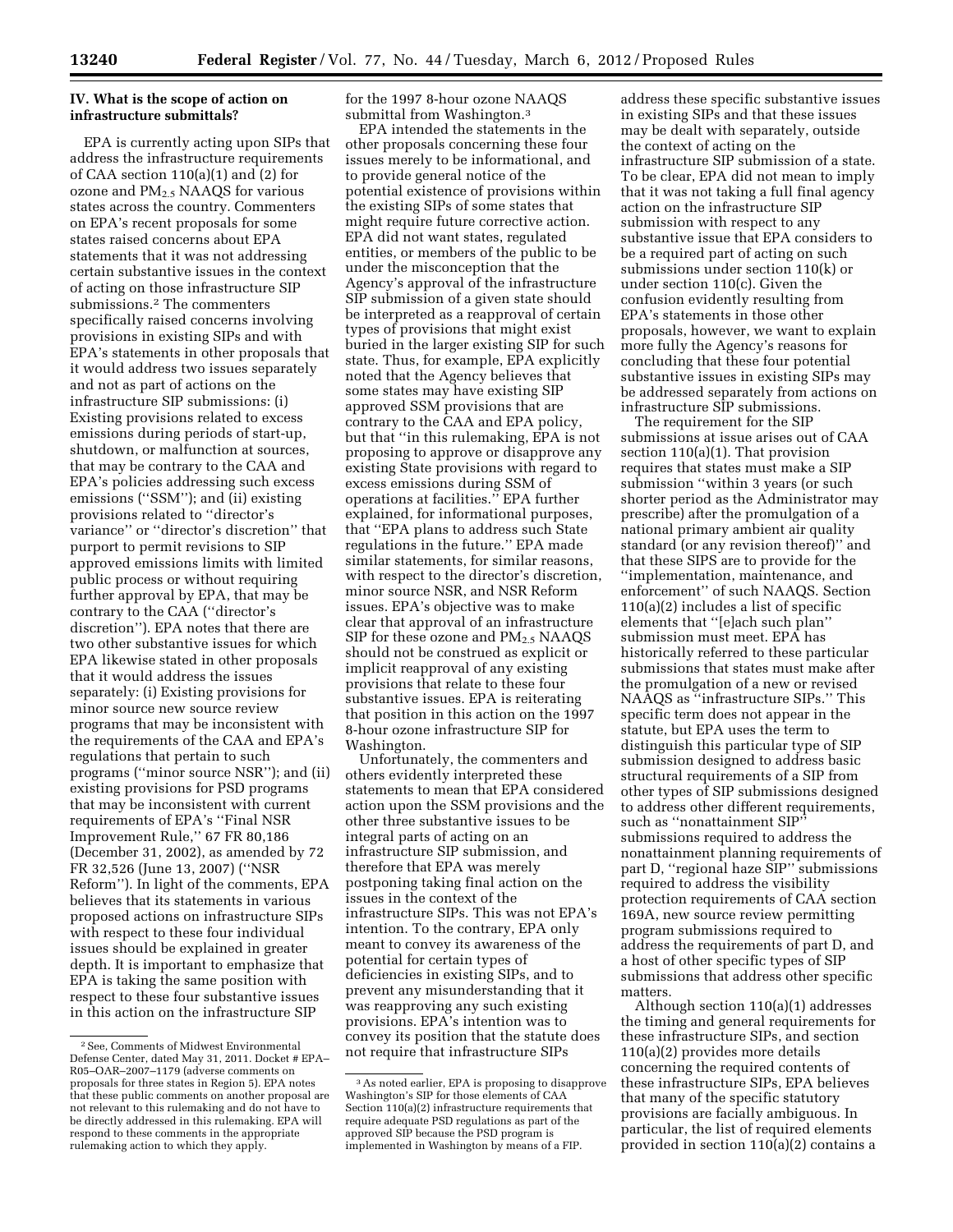wide variety of disparate provisions, some of which pertain to required legal authority, some of which pertain to required substantive provisions, and some of which pertain to requirements for both authority and substantive provisions.4 Some of the elements of section 110(a)(2) are relatively straightforward, but others clearly require interpretation by EPA through rulemaking, or recommendations through guidance, in order to give specific meaning for a particular NAAQS.5

Notwithstanding that section 110(a)(2) provides that ''each'' SIP submission must meet the list of requirements therein, EPA has long noted that this literal reading of the statute is internally inconsistent, insofar as section 110(a)(2)(I) pertains to nonattainment SIP requirements that could not be met on the schedule provided for these SIP submissions in section  $110(a)(1)$ .<sup>6</sup> This illustrates that EPA must determine which provisions of section 110(a)(2) may be applicable for a given infrastructure SIP submission. Similarly, EPA has previously decided that it could take action on different parts of the larger, general ''infrastructure SIP'' for a given NAAQS

without concurrent action on all subsections, such as section 110(a)(2)(D)(i), because the Agency bifurcated the action on these latter ''interstate transport'' provisions within section 110(a)(2) and worked with states to address each of the four prongs of section 110(a)(2)(D)(i) with substantive administrative actions proceeding on different tracks with different schedules.7 This illustrates that EPA

5For example, section 110(a)(2)(D)(i) requires EPA to be sure that each state's SIP contains adequate provisions to prevent significant contribution to nonattainment of the NAAQS in other states. This provision contains numerous terms that require substantial rulemaking by EPA in order to determine such basic points as what constitutes significant contribution. See, e.g., ''Rule To Reduce Interstate Transport of Fine Particulate Matter and Ozone (Clean Air Interstate Rule); Revisions to Acid Rain Program; Revisions to the<br>NO<sub>x</sub> SIP Call; Final Rule,'' 70 FR 25,162 (May 12, 2005) (defining, among other things, the phrase ''contribute significantly to nonattainment'').

6See, *e.g., Id.,* 70 FR 25,162, at 63–65 (May 12, 2005) (explaining relationship between timing requirement of section 110(a)(2)(D) versus section  $110(a)(2)(I)$ ).

7EPA issued separate guidance to states with respect to SIP submissions to meet section

may conclude that subdividing the applicable requirements of section 110(a)(2) into separate SIP actions may sometimes be appropriate for a given NAAQS where a specific substantive action is necessitated, beyond a mere submission addressing basic structural aspects of the state's SIP. Finally, EPA notes that not every element of section  $110(a)(2)$  would be relevant, or as relevant, or relevant in the same way, for each new or revised NAAQS and the attendant infrastructure SIP submission for that NAAQS. For example, the monitoring requirements that might be necessary for purposes of section 110(a)(2)(B) for one NAAQS could be very different than what might be necessary for a different pollutant. Thus, the content of an infrastructure SIP submission to meet this element from a state might be very different for an entirely new NAAQS, versus a minor revision to an existing NAAQS.8

Similarly, EPA notes that other types of SIP submissions required under the statute also must meet the requirements of section 110(a)(2), and this also demonstrates the need to identify the applicable elements for other SIP submissions. For example, nonattainment SIPs required by part D likewise have to meet the relevant subsections of section 110(a)(2) such as section  $110(a)(2)(A)$  or (E). By contrast, it is clear that nonattainment SIPs would not need to meet the portion of section 110(a)(2)(C) that pertains to part C, *i.e.,* the PSD requirements applicable in attainment areas. Nonattainment SIPs required by part D also would not need to address the requirements of section 110(a)(2)(G) with respect to emergency episodes, as such requirements would not be limited to nonattainment areas. As this example illustrates, each type of SIP submission may implicate some subsections of section 110(a)(2) and not others.

Given the potential for ambiguity of the statutory language of section 110(a)(1) and (2), EPA believes that it is appropriate for EPA to interpret that language in the context of acting on the infrastructure SIPs for a given NAAQS. Because of the inherent ambiguity of the list of requirements in section 110(a)(2),

EPA has adopted an approach in which it reviews infrastructure SIPs against this list of elements ''as applicable.'' In other words, EPA assumes that Congress could not have intended that each and every SIP submission, regardless of the purpose of the submission or the NAAQS in question, would meet each of the requirements, or meet each of them in the same way. EPA elected to use guidance to make recommendations for infrastructure SIPs for these ozone and  $PM<sub>2.5</sub> NAAQS$ .

On October 2, 2007, EPA issued guidance making recommendations for the infrastructure SIP submissions for both the 1997 8-hour ozone NAAQS and the 1997 PM2.5 NAAQS.9 Within this guidance document, EPA described the duty of states to make these submissions to meet what the Agency characterized as the ''infrastructure'' elements for SIPs, which it further described as the ''basic SIP requirements, including emissions inventories, monitoring, and modeling to assure attainment and maintenance of the standards.'' 10 As further identification of these basic structural SIP requirements, ''attachment A'' to the guidance document included a short description of the various elements of section 110(a)(2) and additional information about the types of issues that EPA considered germane in the context of such infrastructure SIPs. EPA emphasized that the description of the basic requirements listed on attachment A was not intended ''to constitute an interpretation of'' the requirements, and was merely a ''brief description of the required elements.'' 11 EPA also stated its belief that with one exception, these requirements were ''relatively self explanatory, and past experience with SIPs for other NAAQS should enable States to meet these requirements with assistance from EPA Regions.'' 12 For the one exception to that general assumption, however, *i.e.,* how states should proceed with respect to the requirements of section 110(a)(2)(G) for the 1997 PM2.5 NAAQS, EPA gave much more specific recommendations. But for

<sup>10</sup> *Id.*, at page 2.<br><sup>11</sup> *Id.*, at attachment A, page 1.<br><sup>12</sup> *Id.*, at page 4. In retrospect, the concerns raised by commenters with respect to EPA's approach to some substantive issues indicates that the statute is not so ''self explanatory,'' and indeed is sufficiently ambiguous that EPA needs to interpret it in order to explain why these substantive issues do not need to be addressed in the context of infrastructure SIPs and may be addressed at other times and by other means.

<sup>4</sup>For example, section 110(a)(2)(E) provides that states must provide assurances that they have adequate legal authority under state and local law to carry out the SIP; section 110(a)(2)(C) provides that states must have a substantive program to address certain sources as required by part C of the CAA; section  $110(a)(2)(G)$  provides that states must have both legal authority to address emergencies and substantive contingency plans in the event of such an emergency.

 $110(a)(2)(D)(i)$  for the 1997 ozone and 1997 PM<sub>2.5</sub> NAAQS. See, ''Guidance for State Implementation Plan (SIP) Submissions to Meet Current Outstanding Obligations Under Section 110(a)(2)(D)(i) for the 8-Hour Ozone and PM<sub>2.5</sub> National Ambient Air Quality Standards,'' from William T. Harnett, Director Air Quality Policy Division OAQPS, to Regional Air Division Director, Regions I–X, dated August 15, 2006.

<sup>&</sup>lt;sup>8</sup> For example, implementation of the 1997 PM<sub>2.5</sub> NAAQS required the deployment of a system of new monitors to measure ambient levels of that new indicator species for the new NAAQS.

<sup>9</sup>See, ''Guidance on SIP Elements Required Under Section  $110(a)(1)$  and  $(2)$  for the 1997 8-hour Ozone and PM2.5 National Ambient Air Quality Standards,'' from William T. Harnett, Director Air Quality Policy Division, to Air Division Directors,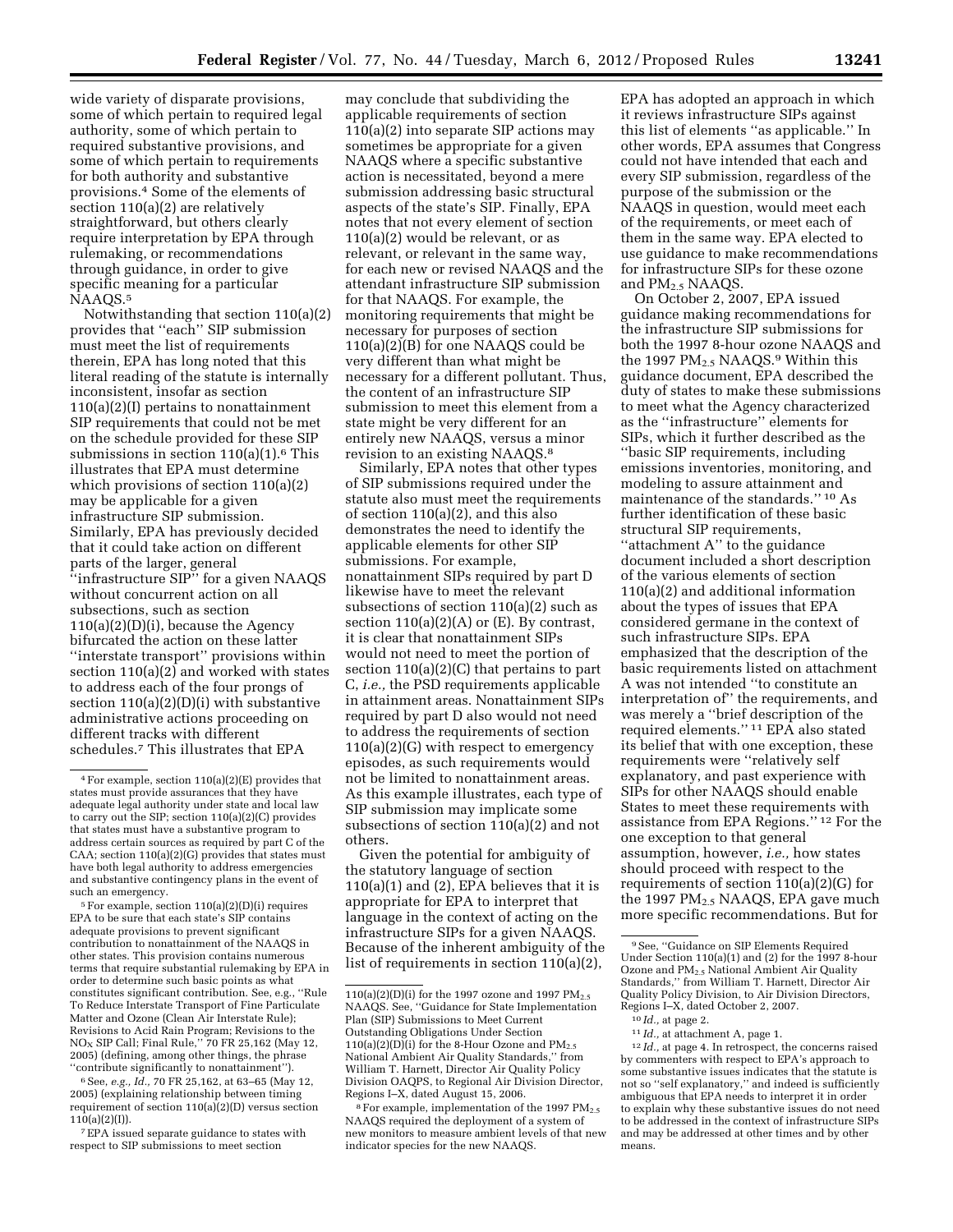other infrastructure SIP submittals, and for certain elements of the submittals for the 1997  $PM_{2.5}$  NAAQS, EPA assumed that each State would work with its corresponding EPA regional office to refine the scope of a State's submittal based on an assessment of how the requirements of section 110(a)(2) should reasonably apply to the basic structure of the State's SIP for the NAAQS in question.

On September 25, 2009, EPA issued guidance to make recommendations to states with respect to the infrastructure SIPs for the 2006 PM<sub>2.5</sub> NAAQS.<sup>13</sup> In the 2009 Guidance, EPA addressed a number of additional issues that were not germane to the infrastructure SIPs for the 1997 8-hour ozone and 1997 PM2.5 NAAQS, but were germane to these SIP submissions for the 2006 PM2.5 NAAQS, *e.g.,* the requirements of section 110(a)(2)(D)(i) that EPA had bifurcated from the other infrastructure elements for those specific 1997 ozone and  $PM<sub>2.5</sub> NAAQS.$  Significantly, neither the 2007 Guidance nor the 2009 Guidance explicitly referred to the SSM, director's discretion, minor source NSR, or NSR Reform issues as among specific substantive issues EPA expected states to address in the context of the infrastructure SIPs, nor did EPA give any more specific recommendations with respect to how states might address such issues even if they elected to do so. The SSM and director's discretion issues implicate section 110(a)(2)(A), and the minor source NSR and NSR Reform issues implicate section 110(a)(2)(C). In the 2007 Guidance and the 2009 Guidance, however, EPA did not indicate to states that it intended to interpret these provisions as requiring a substantive submission to address these specific issues in existing SIP provisions in the context of the infrastructure SIPs for these NAAQS. Instead, EPA's 2007 Guidance merely indicated its belief that the states should make submissions in which they established that they have the basic SIP structure necessary to implement, maintain, and enforce the NAAQS. EPA believes that states can establish that they have the basic SIP structure, notwithstanding that there may be potential deficiencies within the existing SIP. Thus, EPA's proposals for other states mentioned these issues not because the Agency considers them issues that must be addressed in the context of an infrastructure SIP as

required by section 110(a)(1) and (2), but rather because EPA wanted to be clear that it considers these potential existing SIP problems as separate from the pending infrastructure SIP actions. The same holds true for this action on the 1997 8-hour ozone infrastructure SIP for Washington.

EPA believes that this approach to the infrastructure SIP requirement is reasonable, because it would not be feasible to read section 110(a)(1) and (2) to require a top to bottom, stem to stern, review of each and every provision of an existing SIP merely for purposes of assuring that the state in question has the basic structural elements for a functioning SIP for a new or revised NAAQS. Because SIPs have grown by accretion over the decades as statutory and regulatory requirements under the CAA have evolved, they may include some outmoded provisions and historical artifacts that, while not fully up to date, nevertheless may not pose a significant problem for the purposes of ''implementation, maintenance, and enforcement'' of a new or revised NAAQS when EPA considers the overall effectiveness of the SIP. To the contrary, EPA believes that a better approach is for EPA to determine which specific SIP elements from section 110(a)(2) are applicable to an infrastructure SIP for a given NAAQS, and to focus attention on those elements that are most likely to need a specific SIP revision in light of the new or revised NAAQS. Thus, for example, EPA's 2007 Guidance specifically directed states to focus on the requirements of section 110(a)(2)(G) for the 1997  $PM_{2.5}$  NAAQS because of the absence of underlying EPA regulations for emergency episodes for this NAAQS and an anticipated absence of relevant provisions in existing SIPs.

Finally, EPA believes that its approach is a reasonable reading of section 110(a)(1) and (2) because the statute provides other avenues and mechanisms to address specific substantive deficiencies in existing SIPs. These other statutory tools allow the Agency to take appropriate tailored action, depending upon the nature and severity of the alleged SIP deficiency. Section 110(k)(5) authorizes EPA to issue a ''SIP call'' whenever the Agency determines that a state's SIP is substantially inadequate to attain or maintain the NAAQS, to mitigate interstate transport, or otherwise to comply with the CAA.14 Section

110(k)(6) authorizes EPA to correct errors in past actions, such as past approvals of SIP submissions.15 Significantly, EPA's determination that an action on the infrastructure SIP is not the appropriate time and place to address all potential existing SIP problems does not preclude the Agency's subsequent reliance on provisions in section 110(a)(2) as part of the basis for action at a later time. For example, although it may not be appropriate to require a state to eliminate all existing inappropriate director's discretion provisions in the course of acting on the infrastructure SIP, EPA believes that section  $110(a)(2)(A)$  may be among the statutory bases that the Agency cites in the course of addressing the issue in a subsequent action.16

# **V. What is EPA's analysis of Washington's submittal?**

The Washington SIP submittal lists specific provisions of the Revised Code of Washington (RCW) including Chapter 70.94 RCW Washington Clean Air Act; Chapter 43.21 RCW Department of Ecology; Chapter 34.05 RCW Administrative Procedure Act; Chapter 42.30 RCW Open Public Meetings Act; Chapter 42.17 RCW Public Disclosure Act; and the Washington Administrative Code (WAC) Chapters 173–400 through –492 as codified in the SIP at 40 CFR part 52 Subpart WW.

# *110(a)(2)(A): Emission Limits and Other Control Measures*

Section 110(a)(2) requires SIPs to include enforceable emission limits and other control measures, means or techniques, schedules for compliance and other related matters. EPA notes that the specific nonattainment area plan requirements of Section 110(a)(2)(I) are subject to the timing requirement of

16EPA has recently disapproved a SIP submission from Colorado on the grounds that it would have included a director's discretion provision inconsistent with CAA requirements, including section 110(a)(2)(A). See, e.g., 75 FR 42,342 at 42,344 (July 21,2010)(proposed disapproval of director's discretion provisions); 76 FR 4,540 (Jan. 26, 2011)(final disapproval of such provisions).

<sup>13</sup>See, ''Guidance on SIP Elements Required Under Sections 110(a)(1) and (2) for the 2006 24- Hour Fine Particle (PM2.5) National Ambient Air Quality Standards (NAAQS),'' from William T. Harnett, Director Air Quality Policy Division, to Regional Air Division Directors, Regions I–X, dated September 25, 2009 (the ''2009 Guidance'').

<sup>14</sup>EPA has recently issued a SIP call to rectify a specific SIP deficiency related to the SSM issue. See, ''Finding of Substantial Inadequacy of Implementation Plan; Call for Utah State Implementation Plan Revision,'' 74 FR 21,639 (April 18, 2011).

<sup>15</sup>EPA has recently utilized this authority to correct errors in past actions on SIP submissions related to PSD programs. See, ''Limitation of Approval of Prevention of Significant Deterioration Provisions Concerning Greenhouse Gas Emitting-Sources in State Implementation Plans; Final Rule,'' 75 FR 82,536 (Dec. 30, 2010). EPA has previously used its authority under CAA  $110(k)(6)$  to remove numerous other SIP provisions that the Agency determined it had approved in error. See, *e.g.,* 61 FR 38,664 (July 25, 1996) and 62 FR 34,641 (June 27, 1997) (corrections to American Samoa, Arizona, California, Hawaii, and Nevada SIPs); 69 FR 67,062 (November 16, 2004) (corrections to California SIP); and 74 FR 57,051 (November 3, 2009) (corrections to Arizona and Nevada SIPs).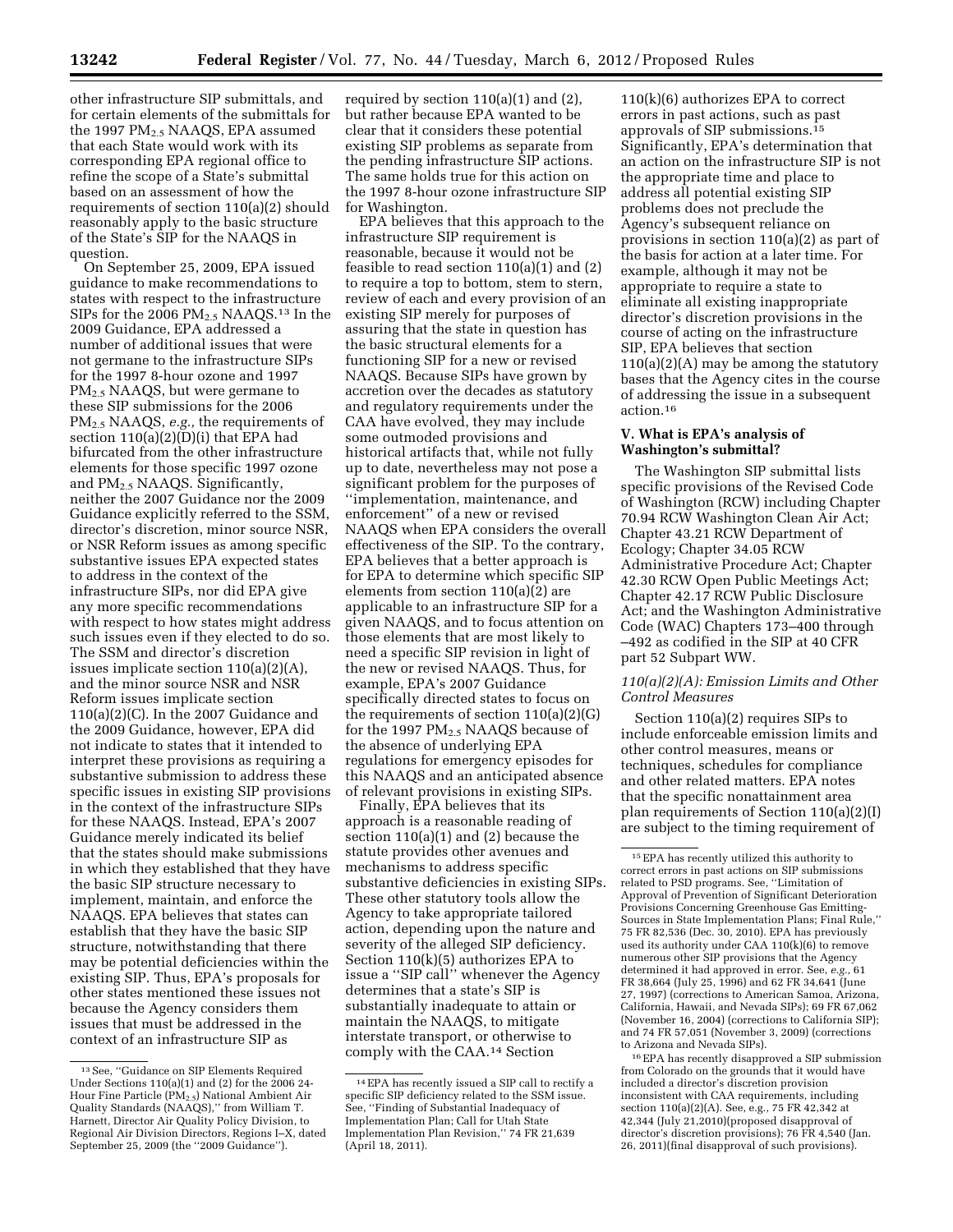Section 172, not the timing requirement of Section 110(a)(1).

*Washington's submittal:* The Washington SIP submittal lists the emissions limitation regulations of WAC Chapters 173–400 through -492 as codified in 40 CFR 52.2470. These regulations are (in parenthesis: state adopted date; EPA approval date; and FR citation):

• WAC 173–400 General Regulations for Air Pollution Sources (3/22/91; 6/2/ 95; 60 FR 28726)

• WAC 173–405 Kraft Pulping Mills (3/22/91; 1/15/93; 58 FR 4578)

• WAC 173–410 Sulfite Pulping Mills (3/22/91; 1/15/93; 58 FR 4578)

• WAC 173–415 Primary Aluminum Plants (3/22/91; 1/15/93; 58 FR 4578)

• WAC 173–425 Open Burning (10/ 18/90; 1/15/93; 58 FR 4578)

• WAC 173–433 Solid Fuel Burning Device Standards (various dates from 12/16/87 to 10/18/90; 1/15/93; 58 FR 4578)

• WAC 173–434 Solid Waste Incinerator Facilities (various dates from 12/16/87 to 1/22/04; 1/15/93; 58 FR 4578)

• WAC 173–490 Emission Standards and Controls for Sources Emitting Volatile Organic Compounds (3/22/91; 9/10/93; 58 FR 37426)

As part of the federally approved SIP codified in 40 CFR Part 52 Subpart WW, Washington State has an air quality permitting program for minor sources. As discussed previously, major sources are subject to regulation under the PSD permitting program implemented by means of a FIP which incorporates the PSD program specified at 40 CFR 52.21 (See 40 CFR 52.2497).

Under the Washington Clean Air Act general authority to adopt enforceable emission standards and limitations and other measures necessary for the attainment and maintenance of NAAQS is contained in RCW 70.94.331, Powers and Duties of Department. The following sections of the statute address various components of the state's emissions control measures and permitting program:

• RCW 70.94.152 Notice May be Required of Construction of Proposed New Contaminant Source—Submission of Plans—Approval, Disapproval— Emission Control—''De Minimis New Sources'' Defined

• RCW 70.94.153 Existing Stationary Source—Replacement or Substantial Alteration of Emission Control Technology

• RCW 70.94.161 Operating Permits for Air Contaminant Sources-Generally—Fees, Report to Legislature • RCW 70.94.162 Annual Fees from

Operating Permit Program

• RCW 70.94.380 Emission Control Requirements

• RCW 70.94.395 Air Contaminant Sources—Regulation by Department; Authorities May be More Stringent— Hearing—Standards

• RCW 70.94.430 Penalties

• RCW 70.94.431 Civil Penalties— Excusable Excess Emissions

• RCW 70.94.850 Emission Credits Banking Program—Amount of Credit

*EPA analysis:* EPA finds that Washington's rules as codified in 40 CFR 52.2470, Subpart WW define and reference emissions limits and significant emissions rates for air pollutants including  $NO<sub>x</sub>$  and  $VOCs$ , which are precursors to ozone. Washington has no areas designated nonattainment for the 1997 8-hour ozone NAAQS.

Some of the rules listed above were approved into the SIP under part D because certain areas in Washington were historically nonattainment under the 1-hour ozone standard and required maintenance plans to ensure on-going compliance with the 1997 8-hour ozone standard. As a result, Washington regulates ozone and its precursors through its SIP-approved minor source permitting program and ozone maintenance plans. EPA does not consider SIP requirements triggered by the nonattainment area mandates in part D of Title I of the CAA to be governed by the submission deadline of section 110(a)(1), and EPA is not proposing to find the SIP to be adequate for purposes of CAA Part D requirements in this action. Nevertheless, Washington has referenced some SIP provisions originally submitted in response to part D in its submittal documenting its compliance with the infrastructure requirements of section 110(a)(1) and (2). Washington has over time updated the elements of its SIP addressing the ozone NAAQS, and the provisions reviewed here are a weave of SIP revisions submitted in response to the infrastructure requirements of section 110(a)(2) and the nonattainment requirements of part D.

For the purposes of this action, EPA is reviewing any rules originally submitted in response to part D solely for the purposes of determining whether they support a finding that the state has met the basic infrastructure requirements under section 110(a)(2). EPA is proposing to approve Washington's SIP as meeting the requirements of section 110(a)(2)(A) for the 1997 8-hour ozone NAAQS.

In this action, EPA is not proposing to approve or disapprove any existing state provisions with regard to excess emissions during startup, shutdown, or

malfunction (SSM) of operations at a facility. EPA believes that a number of states may have SSM provisions that are contrary to the Clean Air Act and existing EPA guidance<sup>17</sup> and the Agency plans to address such state regulations in the future. In the meantime, EPA encourages any state having a deficient SSM provision to take steps to correct it as soon as possible.

In this action, EPA is not proposing to approve or disapprove any existing state rules relating to director's discretion or variance provisions. EPA believes that a number of states may have such provisions that are contrary to the Clean Air Act and existing EPA guidance (52 FR 45109), November 24, 1987, and the Agency plans to take action in the future to address such state regulations. In the meantime, EPA encourages any state having a director's discretion or variance provision that is contrary to the Clean Air Act and EPA guidance to take steps to correct the deficiency as soon as possible.

### *110(a)(2)(B): Ambient Air Quality Monitoring/Data System*

Section 110(a)(2)(B) requires SIPs to include provisions to provide for establishment and operation of ambient air quality monitors, collecting and analyzing ambient air quality data, and making these data available to EPA upon request.

*Washington's submittal:* Washington references RCW 70.94.331(5) which requires Ecology to provide for or conduct surveillance program that: monitors the quality of the ambient atmosphere, monitors the concentrations and movements of air contaminants, and determines the quantity of emissions to the atmosphere. The regulations implementing this provision are contained in WAC 173– 400–105 Records, Monitoring and Reporting as codified in the SIP at 40 CFR 52.2470, Subpart WW.

*EPA analysis:* In accordance with EPA's air quality monitoring requirements of 40 CFR part 58 states are required to submit annual network reviews to determine if the network achieved its required air monitoring objectives and if it should be modified (e.g., termination, relocation or establishment of monitoring stations) to meet those objectives. Washington's most recent annual network review was

<sup>17</sup>Steven Herman, Assistant Administrator for Enforcement and Compliance Assurance, and Robert Perciasepe, Assistant Administrator for Air and Radiation. ''State Implementation Plans (SIPs): Policy Regarding Excess Emissions During Malfunctions, Startup, and Shutdown.'' Memorandum to EPA Air Division Directors, August 11, 1999.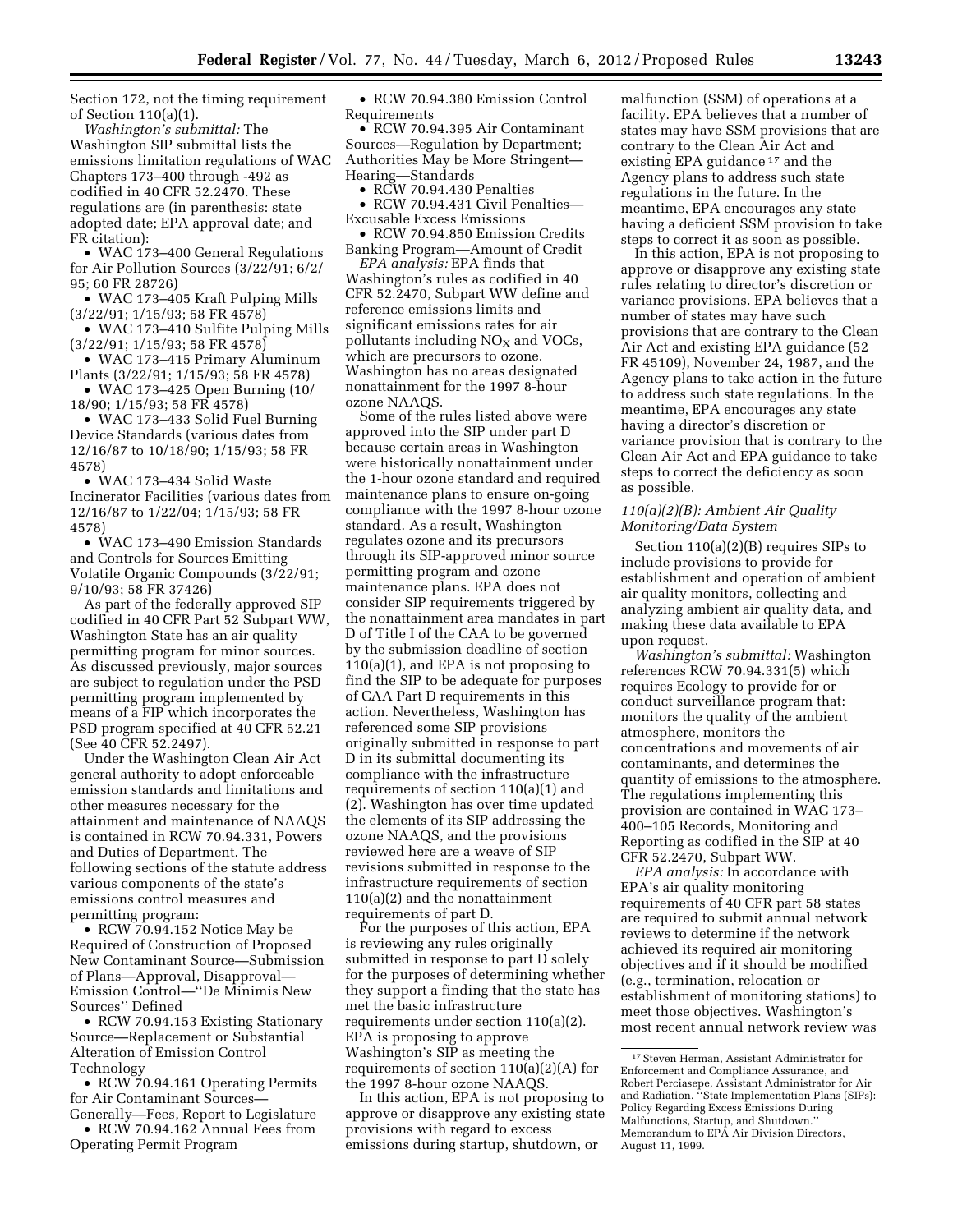approved by EPA on December 7, 2011, and is available to the public on the Ecology Web site at *http:// [www.ecy.wa.gov/biblio/1102017.html.](http://www.ecy.wa.gov/biblio/1102017.html)*  This plan includes, among other things, the locations for the ozone monitoring network. In addition, Washington sends real time air monitoring information for ozone, particulate matter, and carbon monoxide to EPA's AIRNow Web page at *<http://www.airnow.gov>*and also provides the information on the Ecology Web site at *[https://fortress.wa.gov/ecy/](http://fortress.wa.gov/scy/enviwa/Default.ltr.aspx) enviwa/Default.ltr.aspx.* Based on the foregoing, EPA proposes to approve the Washington's SIP as meeting the requirements of CAA Section 110(a)(2)(B) for the 1997 8-hour ozone NAAQS.

# *110(a)(2)(C): Program for Enforcement of Control Measures*

Section 110(a)(2)(C) requires states to include a program providing for enforcement of all SIP measures and the regulation of construction of new or modified stationary sources, including a program to meet PSD and nonattainment NSR requirements.

*Washington's submittal:* Washington State cites the following regulatory provisions contained in the SIP which provide for the enforcement of the measures described in subparagraph (A). As discussed previously, Washington State has an EPA-approved air quality permitting program for minor sources. For major sources, EPA has a FIP in place to implement the PSD program.

• WAC 173–400–230 Regulatory Actions (state adopted date 3/20/93; EPA approval date 6/2/95; 60 FR 28726)

• WAC 173–400–240 Criminal Penalties (state adopted date 3/22/91; EPA approval date 6/2/95; 60 FR 28726)

Ecology's enforcement powers are derived from the statutory provisions in Chapter 70.94 RCW:

• RCW 70.94.141 Air Pollution Control Authority—Powers and Duties of Activated Authority

• RCW 70.94.200 Investigation of Conditions by Control Officer or Department—Entering Private, Public Property

• RCW 70.94.211 Enforcement Actions by Air Authority—Notice to Violators

• RCW 70.94.332 Enforcement Actions by Department—Notice to Violators

• RCW 70.94.425 Restraining Orders—Injunctions

• RCW 70.94.430 Penalties

• RCW 70.94.431 Civil Penalties— Excusable Excess Emissions

• RCW 70.94.435 Additional Means for Enforcement of Chapter

*EPA analysis:* To generally meet the requirements of section 110(a)(2)(C), the state is required to have a minor NSR permitting program adequate to implement the 1997 8-hour ozone NAAQS. For major sources a FIP is in place to implement the PSD program. Because the SIP does not contain approved PSD permitting provisions, EPA is proposing to disapprove that aspect of the SIP. However, as explained previously, EPA need not take any additional action related to the section 110(a)(2) provisions that are contingent upon adequate PSD permitting provisions in the SIP because these requirements are currently addressed by a FIP. Also, as discussed above, in this action EPA is not evaluating nonattainment related provisions, such as the nonattainment NSR program required by part D of the CAA, nor does Washington have nonattainment areas for the 1997 8-hour ozone NAAQS.

EPA believes Washington code provides Ecology with the authority to enforce the air quality laws, regulations, permits, and orders promulgated pursuant to WAC Chapters 173–400 through –492 as codified in the SIP at 40 CFR 52.2470, Subpart WW. Ecology staffs and maintains an enforcement program to ensure compliance with SIP requirements. The Ecology director may issue a restraining order for polluting activities that constitute or will constitute a violation under the SIP approved provisions of WAC 173–400– 230(4). Enforcement cases may be referred to the state Attorney General's Office for civil or criminal enforcement. Therefore, EPA is proposing to approve the Washington SIP as meeting the requirements of 110(a)(2)(C) related to enforcement for the 1997 8-hour ozone NAAQS.

In this action, EPA is not proposing to approve or disapprove the state's existing minor NSR program itself to the extent that it is inconsistent with EPA's regulations governing this program, such as the SSM and director's discretion provisions discussed with respect to 110(a)(2)(A). EPA believes that a number of states may have minor NSR provisions that are contrary to the existing EPA regulations for this program. EPA intends to work with states to reconcile state minor NSR programs with EPA's regulatory provisions for the program. The statutory requirements of section 110(a)(2)(C) provide for considerable flexibility in designing minor NSR programs, and EPA believes it may be time to revisit the regulatory requirements for this program to give the states an appropriate level of flexibility to design a program that

meets their particular air quality concerns, while assuring reasonable consistency across the country in protecting the NAAQS with respect to new and modified minor sources.

### *110(a)(2)(D): Interstate Transport*

Section 110(a)(2)(D) requires SIPs to include provisions prohibiting any source or other type of emissions activity in one state from contributing significantly to nonattainment, or interfering with maintenance of the NAAQS in another state, or from interfering with measures required to prevent significant deterioration of air quality or to protect visibility in another state. As noted above, this action does not address the requirements of  $110(a)(2)(D(i)$  for the 1997 8-hour ozone NAAQS which were previously approved by EPA on January 13, 2009 (74 FR 1501).

# *Interstate and International Transport Provisions*

Section 110(a)(2)(D)(ii) requires SIPs to include provisions ensuring compliance with the applicable requirements of sections 126 and 115 (relating to interstate and international pollution abatement). Specifically, section 126(a) requires new or modified major sources to notify neighboring states of potential impacts from the source.

*EPA analysis:* The notification requirements of CAA section 126(a) pertain only to major proposed new or modified sources. As previously discussed, the major source PSD program in Washington is implemented under a FIP and is therefore not part of this action. The state has no pending obligations under section 115 or 126(b) of the Act. Because the PSD permitting program is implemented pursuant to a FIP, EPA is proposing to disapprove the Washington SIP because it does not meet the requirements of CAA section 110(a)(2)(D)(ii) for the 1997 8-hour ozone NAAQS. However, these requirements are adequately satisfied by the FIP and thus no additional action by Washington or EPA is needed to satisfy this infrastructure requirement for the 1997 8-hour ozone NAAQS.

# *110(a)(2)(E): Adequate Resources*

Section 110(a)(2)(E) requires states to provide (i) necessary assurances that the state will have adequate personnel, funding, and authority under state law to carry out the SIP (and is not prohibited by any provision of Federal or state law from carrying out the SIP or portion thereof), (ii) requires that the state comply with the requirements respecting state boards under section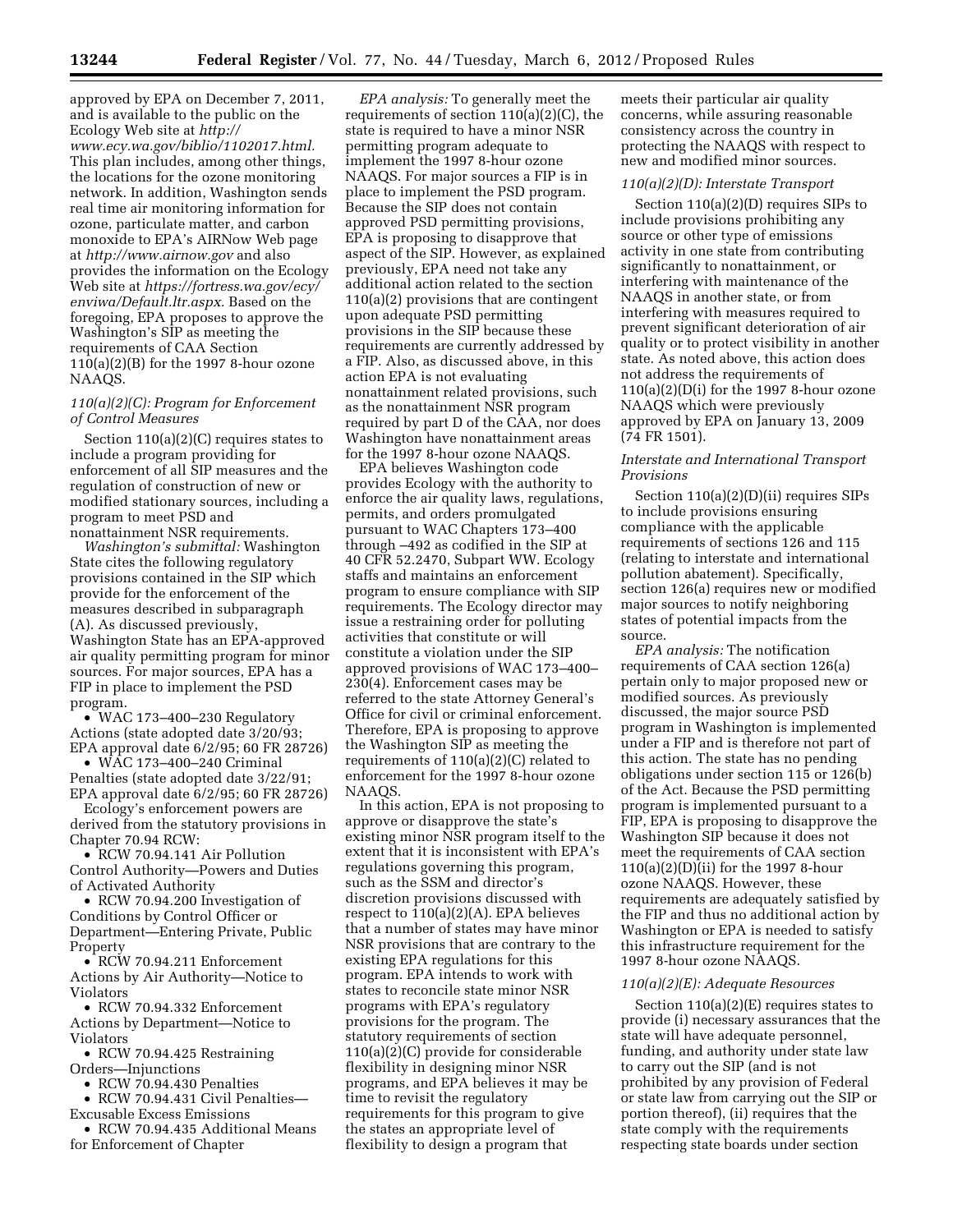128 and (iii) necessary assurances that, where the state has relied on a local or regional government, agency, or instrumentality for the implementation of any SIP provision, the state has responsibility for ensuring adequate implementation of such SIP provision.

*Washington's submittal:* Ecology cites the following:

Chapter 43.21A RCW provides authority for the director to employ personnel necessary for administration of this chapter. Chapters 43.21A and 70.94 RCW provide for Ecology's rulemaking authority. Ecology's Air Quality Program is funded through the following funding sources: the state General Fund, section 105 of the CAA grant program, Air Operating Permit Account (permit fees from large industrial sources), and Air Pollution Control Account (permit fees for burning and annual fees for small industrial air pollution sources).

The SIP-approved provisions of WACs 173–400–220 Requirements for Board Members and 173–400–260 Conflict of Interest (state adopted date 3/22/91; EPA approval date 6/2/95; 60 FR 28726) provide that no state board or body which approves operating permits or enforcement orders, either in the first instance or upon appeal, shall be constituted of less than a majority of members who represent the public interest and who do not derive a significant portion of their income from persons subject to operating permits. State law also provides that any potential conflicts of interest by members of such board or body or the head of any executive agency with similar powers be adequately disclosed. See RCW 34.05.425 Administrative Procedure Act; RCW 42.17 Public Disclosure Act; RCW 70.94.100 Composition of Local Air Authorities' Board; Conflict of Interest Requirements.

Ecology works with other organizations and agencies and may enter into agreements allowing for implementation of the air pollution controls by another agency. However, RCW 70.94.370 states that no provision of this chapter or any recommendation of the state board or of any local or regional air pollution program is a limitation on the power of a state agency in the enforcement, or administration of any provision of law which it is specifically permitted or required to enforce or administer.

*EPA analysis:* Regarding adequate personnel, funding and authority, EPA believes the Washington SIP meets the requirements of this element. Washington receives sections 103 and 105 grant funds from EPA and provides

state matching funds necessary to carry out SIP requirements. Regarding the state board requirements under section 128, EPA approved WAC 173–400–220 Requirements for Board Members and WAC 173–400–260 Conflict of Interest as meeting the section 128 requirements on June 2, 1995 (60 FR 28726). Finally, regarding state responsibility and oversight of local and regional entities, RCW 70.94.370 provides Ecology with adequate authority to carry out SIP obligations with respect to the 1997 8 hour ozone NAAQS. Therefore EPA is proposing to approve the Washington SIP as meeting the requirements of CAA Section 110(a)(2)(E) for the 1997 8-hour ozone NAAQS.

# *110(a)(2)(F): Stationary Source Monitoring System*

Section  $110(a)(2)(F)$  requires (i) the installation, maintenance, and replacement of equipment, and the implementation of other necessary steps, by owners or operators of stationary sources to monitor emissions from such sources, (ii) periodic reports on the nature and amounts of emissions and emissions-related data from such sources, and (iii) correlation of such reports by the state agency with any emission limitations or standards established pursuant to the CAA, which reports shall be available at reasonable times for public inspection.

*Washington's submittal:* Washington's SIP submittal refers to the following SIP approved regulatory provisions:

• WAC 173-400-105 Records, Monitoring, and Reporting (state adopted date 9/20/93; EPA approval date 6/2/95; 60 FR 28726)

• WAC 173–400–110 New Source Review (NSR) (state adopted date 3/22/ 91; EPA approval date 6/2/95; 60 FR 28726)

• WAC 173–400–112 Requirements for New Sources in Nonattainment Areas (state adopted date 3/22/91; EPA approval date 6/2/95; 60 FR 28726)

• WAC 173-400-113 Requirements for New Sources in Attainment or Unclassifiable Areas (state adopted date 3/22/91; EPA approval date 6/2/95; 60 FR 28726)

*EPA analysis:* The provisions cited by the Washington SIP submittal provide for monitoring, recordkeeping and reporting requirements for sources. As note previously, Washington State has an EPA-approved air quality permitting program for minor sources. A FIP implements the PSD program requirements for major sources. EPA proposes to approve the Washington SIP as meeting the requirements of CAA Section 110(a)(2)(F) for the 1997 8-hour ozone NAAQS, with the exception of

those aspects of the infrastructure requirements which relate to PSD permitting. EPA proposes disapprove that aspect of the SIP because the PSD provisions continue to be implemented by a FIP. Accordingly, no additional action is needed by Washington or EPA in response to this proposed disapproval.

### *110(a)(2)(G): Emergency Episodes*

Section 110(a)(2)(G) requires states to provide for authority to address activities causing imminent and substantial endangerment to public health, including contingency plans to implement the emergency episode provisions in their SIPs.

*Washington's submittal:* The Washington submittal cites the emergency episode regulations of WAC 173–435 approved into the SIP by EPA on January 15, 1993 (58 FR 4578). The significant harm level for ozone under the SIP approved WAC 173–435 is identical to the level contained in the current Federal regulations at 40 CFR 51.151.

*EPA analysis:* As noted in EPA's October 2, 2007 guidance, the significant harm level for the 8-hour ozone NAAQS shall remain unchanged at 0.60 ppm ozone, 2 hour average, as indicated in 40 CFR 51.151. EPA believes that the existing ozone-related provisions of 40 CFR 51 Subpart H remain appropriate. Washington's regulations discussed above, which have previously been approved by EPA into the SIP on January 15, 1993 (58 FR 4578) continue to be consistent with the requirements of 40 CFR 51.151. Accordingly, EPA proposes to find that the Washington SIP is adequate for purposes of CAA section 110(a)(2)(G) for the 1997 8-hour ozone NAAQS.

### *110(a)(2)(H): Future SIP Revisions*

Section 110(a)(2)(H) requires that SIPs provide for revision of such plan (i) from time to time as may be necessary to take account of revisions of such national primary or secondary ambient air quality standard or the availability of improved or more expeditious methods of attaining such standard, and (ii), except as provided in paragraph 110(a)(3)(C), whenever the Administrator finds on the basis of information available to the Administrator that the SIP is substantially inadequate to attain the NAAQS which it implements or to otherwise comply with any additional requirements under the CAA.

*Washington's submittal:* Washington's SIP submittal refers to RCW 70.94 which gives Ecology the authority to promulgate rules and regulations to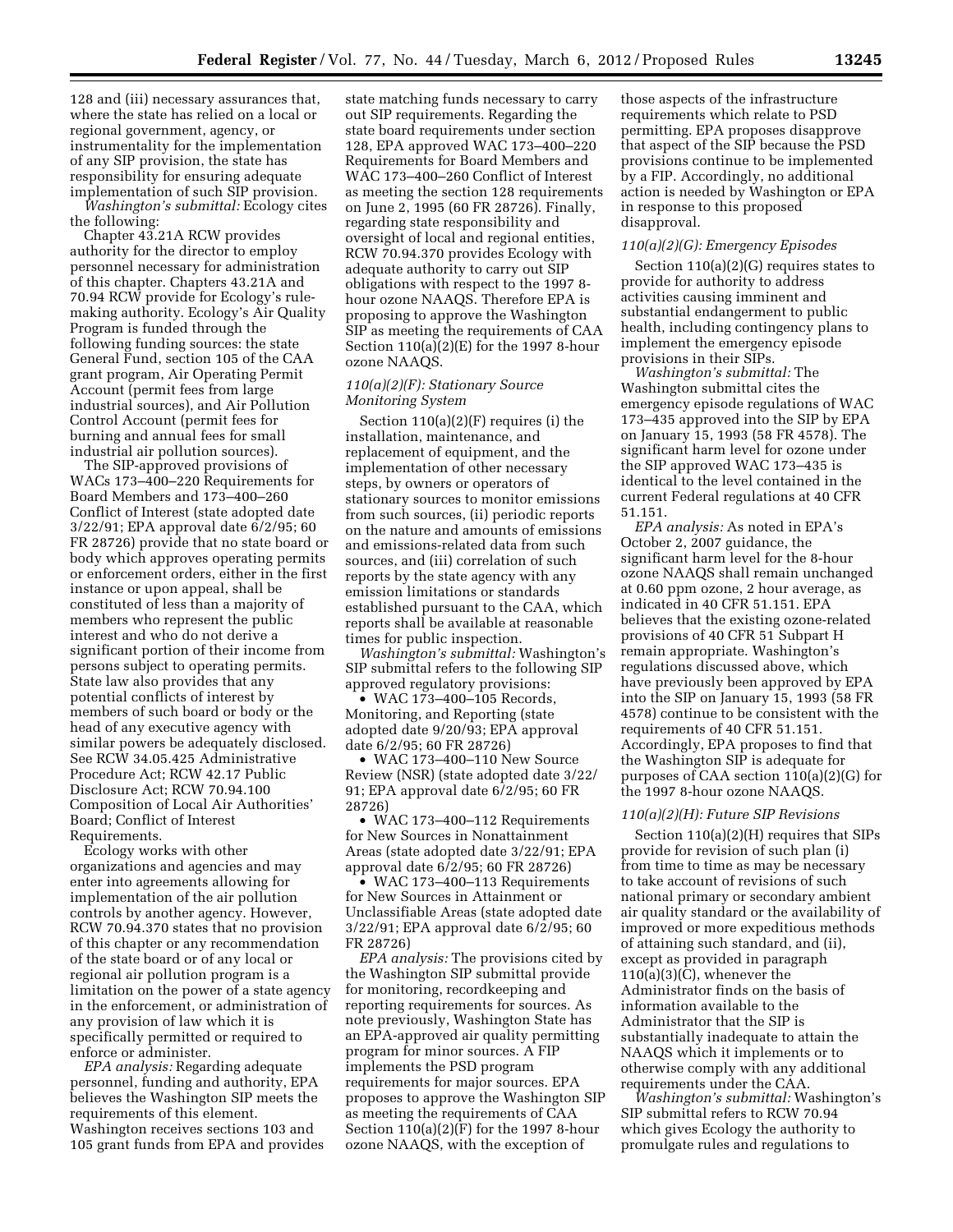maintain and protect Washington's air quality and to comply with the federal requirements, including revisions of NAAQS, SIPs, and responding to EPA's findings.

*EPA analysis:* RCW 70.94.510 specifically requires Ecology to cooperate with the federal government in order to insure the coordination of the provisions of the federal and state clean air acts. EPA proposes to approve the Washington SIP as meeting the requirements of section 110(a)(2)(H) for the 1997 8-hour ozone NAAQS.

# *110(a)(2)(I): Nonattainment Area Plan Revision Under Part D*

*EPA analysis:* There are two elements identified in section 110(a)(2) not governed by the 3 year submission deadline of section 110(a)(1) because SIPs incorporating necessary local nonattainment area controls are not due within 3 years after promulgation of a new or revised NAAQS, but rather due at the time of the nonattainment area plan requirements pursuant to section 172. These requirements are: (i) Submissions required by section  $110(a)(2)(C)$  to the extent that subsection refers to a permit program as required in part D Title I of the CAA, and (ii) submissions required by section 110(a)(2)(I) which pertain to the nonattainment planning requirements of part D, Title I of the CAA. As a result, this action does not address infrastructure elements related to section 110(a)(2)(C) with respect to nonattainment NSR or section  $110(a)(2)(I).$ 

# *110(a)(2)(J): Consultation With Government Officials*

Section 110(a)(2)(J) requires states to provide a process for consultation with local governments and Federal Land Managers carrying out NAAQS implementation requirements pursuant to Section 121 relating to consultation. Section 110(a)(2)(J) further requires states to notify the public if NAAQS are exceeded in an area and to enhance public awareness of measures that can be taken to prevent exceedances. Lastly, section  $110(a)(2)(J)$  requires states to meet applicable requirements of part C related to prevention of significant deterioration and visibility protection.

*Washington's submittal:* Washington's SIP submittal refers to a number of laws and regulations relating to consultation and public notification:

• WAC 173–400–171 Public Involvement (state effective date 9/20/ 93; EPA approval date 6/2/95; 60 FR 28726).

• WAC 173–435–050 Emergency Episode Plan (state effective date 1/3/89; EPA approval date 1/15/93; 58 FR 4578).

• RCW 70.94.141 Washington Clean Air Act, Air Pollution Control Authority—Powers and Duties of Activated Authority.

• RCW 70.94.240 Washington Clean Air Act, Air Pollution Control Advisory Council.

• RCW 34.05 Administrative Procedure Act.

• RCW 42.30 Open Public Meetings Act.

*EPA analysis:* Under the SIP approved provisions of WAC 173–400–171 Public Involvement, Ecology routinely coordinates with local governments, states, federal land managers, and other stakeholders on air quality issues and provides notice to appropriate agencies related to permitting actions. Washington regularly participates in regional planning processes including the Western Regional Air Partnership which is a voluntary partnership of states, tribes, federal land managers, local air agencies, and the U.S. EPA whose purpose is to understand current and evolving regional air quality issues in the West. Therefore EPA proposes to approve the Washington SIP as meeting the requirements of CAA Section  $110(a)\overline{(2)}$ (I) for consultation with government officials.

Washington sends real time air monitoring information for ozone, particulate matter, and carbon monoxide to EPA's AIRNow Web page at *<http://www.airnow.gov>*and also provides the information on Ecology's Web site at *[https://fortress.wa.gov/ecy/](http://www.fortress.wa.gov/ecy/enviwa/Default.ltr.aspx)  enviwa/Default.ltr.aspx*. Therefore, EPA is proposing to approve the Washington SIP as meeting the requirements of CAA Section 110(a)(2)(J) for public notification.

Turning to the requirement in section 110(a)(2)(J) that the SIP meet the applicable requirements of part C of title I of the CAA, EPA has evaluated this requirement with respect to PSD permitting. As previously discussed, the major source PSD permitting program in Washington is implemented by means of a FIP. Therefore, EPA proposes to find that Washington's SIP must be disapproved with respect to the requirements of 110(a)(2)(J) because PSD provisions are not part of Washington's SIP. However, because the PSD provisions are adequately addressed by the FIP that is in place, no further action is needed by Washington or EPA in response to this proposed disapproval.

With regard to the applicable requirements for visibility protection, EPA recognizes that states are subject to visibility and regional haze program requirements under part C of the CAA.

In the event of the establishment of a new NAAQS, however, the visibility and regional haze program requirements under part C do not change. Thus we find that there is no new visibility obligation triggered under section  $110(a)(2)(J)$  when a new NAAQS becomes effective.

# *110(a)(2)(K): Air Quality and Modeling/ Data*

Section 110(a)(2)(K) requires that SIPs provide for (i) the performance of such air quality modeling as the Administrator may prescribe for the purpose of predicting the effect on ambient air quality of any emissions of any air pollutant for which the Administrator has established a national ambient air quality standard, and (ii) the submission, upon request, of data related to such air quality modeling to the Administrator.

*Washington's submittal:* Washington's SIP submittal refers to the SIP-approved minor source NSR permitting provisions in WAC 173–400–110, –112, and –113 (State adopted date 3/22/91; EPA approval date 6/2/95; 60 FR 28726), which models pollutant concentrations in the ambient air based on EPA's guidance and latest methodologies and techniques specified in 40 CFR 51, Appendix W (Guideline on Air Quality Models). Ecology also cites the Washington Clean Air Act (specifically RCW 70.94.011 Declaration of Public Policies and Purpose and RCW 70.94.510 Policy to Cooperate with Federal Government) which directs Ecology to cooperate with the federal government in order to coordinate and implement federal and state clean air acts, which would include the submission of data related to air quality modeling to the Administrator.

*EPA analysis:* Washington models estimates of ambient concentrations based on 40 CFR part 51 Appendix W (Guidelines on Air Quality Models). Any change or substitution from models specified in 40 CFR part 51, Appendix W is subject to notice and opportunity for public comment. While Washington has no nonattainment areas for the 1997 8-hour ozone NAAQS, modeling was used to support maintenance plans and redesignation to attainment requests for the historical nonattainment areas of Puget Sound and Vancouver approved by EPA on September 26, 1996 (61 FR 50438) and May 19, 1997 (62 FR 27204), respectively. Modeling data has been provided to EPA in this context. Based on the foregoing, EPA proposes to approve Washington's SIP as meeting the requirements of CAA Section  $110(a)(2)(K)$  for the 1997 8-hour ozone NAAQS.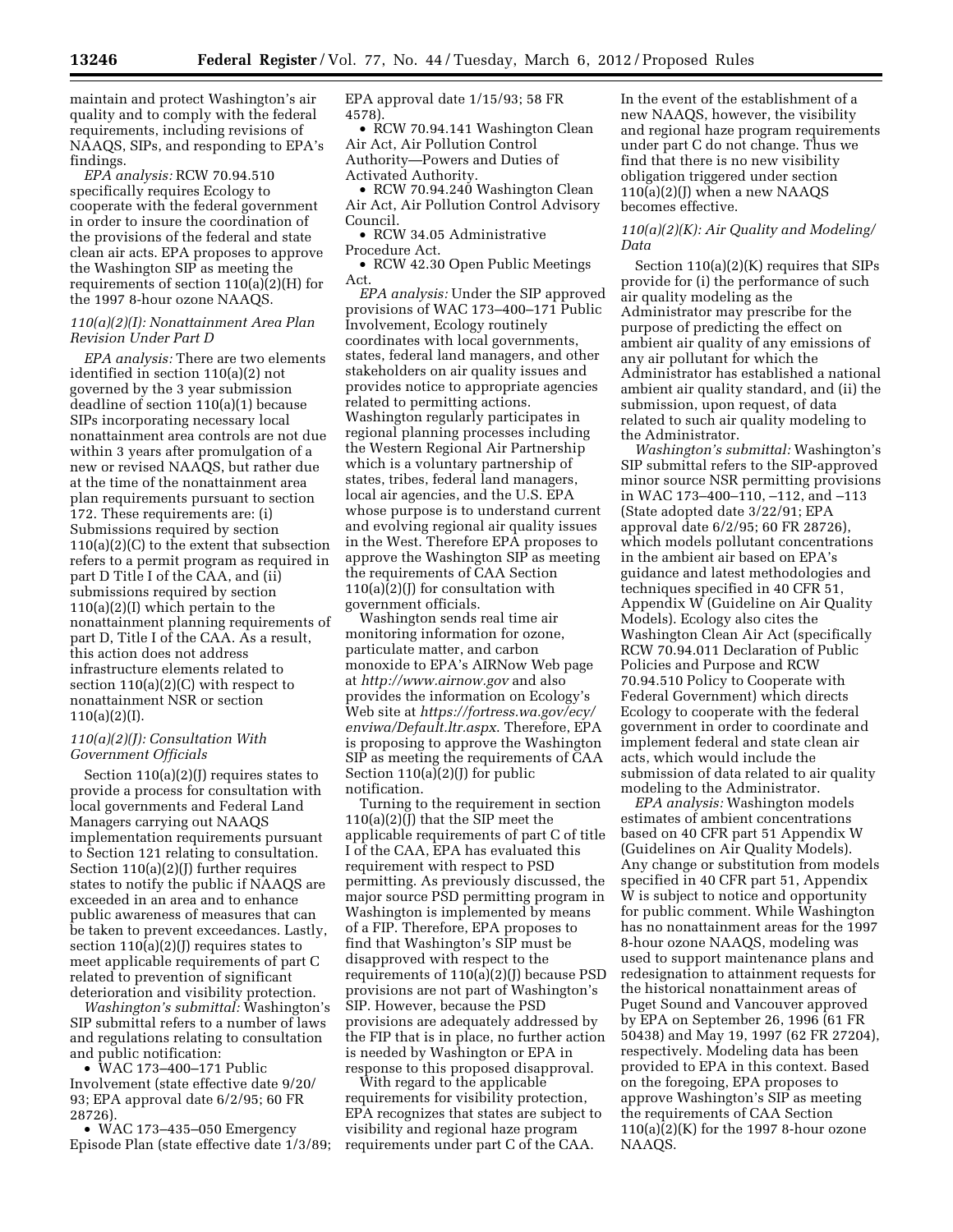### *110(a)(2)(L): Permitting Fees*

Section 110(a)(2)(L) requires SIPs to require each major stationary source to pay permitting fees to cover the cost of reviewing, approving, implementing, and enforcing a permit, until such time as the SIP fee requirement is superseded by EPA's approval of the state's Title V operating permit program.

*Washington's submittal:* Washington's SIP submittal refers to RCW 70.94.162, Annual Fees from Operating Permit Program Source to Cover Cost of Program, which provides Ecology authority to establish a schedule of fees for permits based upon the costs of filing and investigating applications, issuing or denying permits, carrying out Title V requirements, and determining compliance. Washington's submittal also refers to WAC 173–455, Air Quality Fee Regulation, which requires payment of permit fees based on a specified table of sources and fee schedule.

*EPA analysis:* On August 13, 2001 (66 FR 42439), EPA fully approved Washington's Title V program. As part of the approval process, Washington's Title V program included a demonstration the state will collect a fee from Title V sources above the presumptive minimum in accordance with 40 CFR 70.9(b)(2)(i). Therefore, EPA proposes to find that Washington has satisfied the requirements of CAA Section 110(a)(2)(L) for the 1997 8-hour ozone NAAQS.

#### *110(a)(2)(M): Consultation/Participation by Affected Local Entities*

Section 110(a)(2)(M) requires states to provide for consultation and participation in SIP development by local political subdivisions affected by the SIP.

*Washington's submittal:* Washington's SIP submittal refers to the following laws and regulations:

• WAC 173–400–171 Public Involvement (state effective date 9/20/ 93; EPA approval date 6/2/95; 60 FR 28726).

• RCW 34.05 Administrative Procedure Act.

• RCW 42.30 Open Public Meetings Act.

• RCW 70.94.240 Washington Clean Air Act, Air Pollution Control Advisory Council.

*EPA analysis:* As discussed in the narrative relating to 110(a)(2)(J), Ecology routinely coordinates with local governments and other stakeholders on air quality issues. The public involvement regulations cited in Washington's submittal were previously approved into Washington's federallyapproved SIP on June 2, 1995 (60 FR

28726). Therefore, EPA proposes to find that Washington's SIP meets the requirements of CAA Section 110(a)(2)(M) for the 1997 8-hour ozone NAAQS.

### **VI. Scope of Proposed Action**

This proposed SIP approval does not extend to sources or activities located in ''Indian Country'' as defined in 18 U.S.C. 1151.18 Consistent with previous Federal program approvals or delegations, EPA will continue to implement the Act in Indian Country because Washington did not adequately demonstrate authority over sources and activities located within the exterior boundaries of Indian reservations and other areas of Indian Country. The one exception is within the exterior boundaries of the Puyallup Indian Reservation, also known as the 1873 Survey Area. Under the Puyallup Tribe of Indians Settlement Act of 1989, 25 U.S.C. 1773, Congress explicitly provided state and local agencies in Washington authority over activities on non-trust lands within the 1873 Survey Area. Therefore, EPA's proposed SIP approval applies to sources and activities on nontrust lands within the 1873 Survey Area.

## **VII. Proposed Action**

EPA is proposing to approve the following section 110(a)(2) infrastructure elements for Washington for the 1997 ozone NAAQS: (A), (B), (C), (D)(ii), (E), (F), (G), (H), (J), (K), (L), (M), except for those portions of (C), (D)(ii), and (J) which relate to PSD and are addressed by the FIP codified at 40 CFR 52.2497. Therefore, EPA proposes to disapprove the SIP as inadequate for these PSD-related requirements, but no additional action is required by the state or EPA pursuant to this proposed disapproval because the requirements are adequately addressed by the FIP. EPA is also taking no action on infrastructure elements (D)(i) and (I) for the 1997 ozone NAAQS. This action is being taken under section 110 of the CAA.

#### **VIII. Washington Notice Provision**

Washington's Regulatory Reform Act of 1995, codified at Chapter 43.05 Revised Code of Washington (RCW), precludes ''regulatory agencies'', as defined in RCW 43.05.010, from assessing civil penalties under certain circumstances. EPA has determined that Chapter 43.05 of the RCW, often referred to as ''House Bill 1010,'' conflicts with the requirements of CAA section 110(a)(2)(A) and (C) and 40 CFR 51.230(b) and (e). Based on this determination, Ecology has determined that Chapter 43.05 RCW does not apply to the requirements of Chapter 173–422 WAC. See 66 FR 35115, 35120 (July 3, 2001). The restriction on the issuance of civil penalties in Chapter 43.05 RCW does not apply to local air pollution control authorities in Washington because local air pollution control authorities are not ''regulatory agencies'' within the meaning of that statute. See 66 FR 35115, 35120 (July 3, 2001).

In addition, EPA is relying on the State's interpretation of another technical assistance law, RCW 43.21A.085 and .087, to conclude that the law does not impinge on the State's authority to administer Federal Clean Air Act programs. The Washington Attorney Generals' Office has concluded that RCW 43.21A.085 and .087 do not conflict with Federal authorization requirements because these provisions implement a discretionary program. EPA understands from the State's interpretation that technical assistance visits conducted by the State will not be conducted under the authority of RCW 43.21A.085 and .087. See 66 FR 16, 20 (January 2, 2001); 59 FR 42552, 42555 (August 18, 1994).

# **IX. Statutory and Executive Order Reviews**

Under the CAA, the Administrator is required to approve a SIP submission that complies with the provisions of the Act and applicable Federal regulations. 42 U.S.C. 7410(k); 40 CFR 52.02(a). Thus, in reviewing SIP submissions, EPA's role is to approve state choices, provided that they meet the criteria of the CAA. Accordingly, this proposed action merely approves the state's law as meeting Federal requirements and does not impose additional requirements beyond those imposed by the state's law. For that reason, this proposed action:

• Is not a ''significant regulatory action'' subject to review by the Office of Management and Budget under Executive Order 12866 (58 FR 51735, October 4, 1993);

<sup>18</sup> ''Indian country'' is defined under 18 U.S.C. 1151 as: (1) All land within the limits of any Indian reservation under the jurisdiction of the United States Government, notwithstanding the issuance of any patent, and including rights-of-way running through the reservation, (2) all dependent Indian communities within the borders of the United States, whether within the original or subsequently acquired territory thereof, and whether within or without the limits of a State, and (3) all Indian allotments, the Indian titles to which have not been extinguished, including rights-of-way running through the same. Under this definition, EPA treats as reservations trust lands validly set aside for the use of a Tribe even if the trust lands have not been formally designated as a reservation.